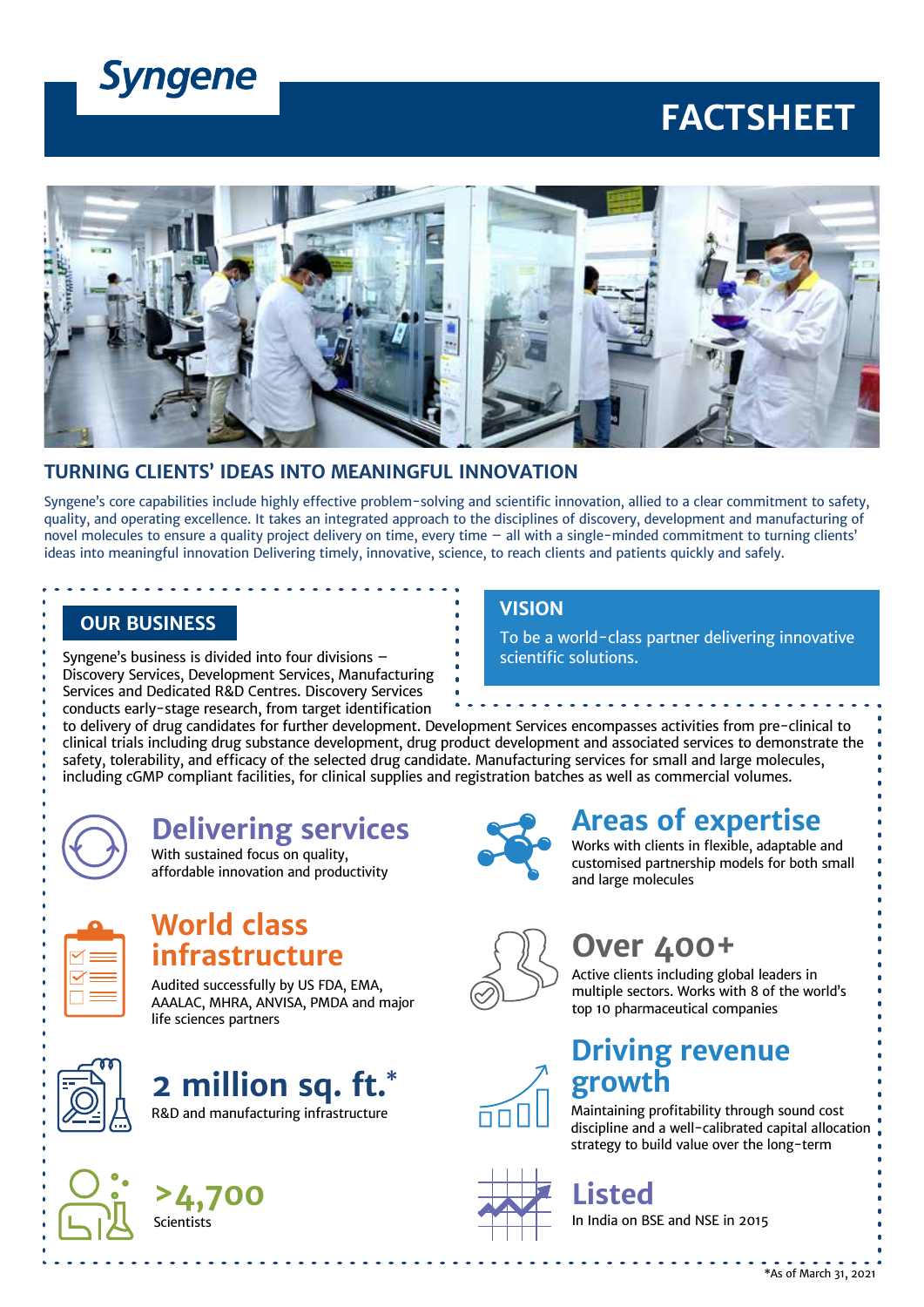| <b>FACTS</b>                             |                                                            |                                                                                                                                                                                                        |                                       |                                       |                                                             |
|------------------------------------------|------------------------------------------------------------|--------------------------------------------------------------------------------------------------------------------------------------------------------------------------------------------------------|---------------------------------------|---------------------------------------|-------------------------------------------------------------|
| <b>Established</b>                       | 1993                                                       | <b>Active clients</b>                                                                                                                                                                                  | >400                                  | <b>BD</b> offices                     | US, UK, Ireland,<br><b>Germany</b>                          |
| <b>Infrastructure</b>                    | 2 million sq. ft.<br>laboratory and<br>manufacturing space | Patents held<br>with clients                                                                                                                                                                           | <b>400+</b>                           | Partnering<br>models                  | Fee for Services,<br><b>Full Time</b><br>Equivalent         |
| <b>Services</b>                          | Discovery, Development and<br>Manufacturing                |                                                                                                                                                                                                        | Top 3 Markets                         | US (74%), Europe (12%),<br>Japan (5%) |                                                             |
| <b>Values</b>                            | Professionalism,<br>Integrity,<br>Excellence               | Operational<br>footprints                                                                                                                                                                              | Bengaluru,<br>Mangaluru,<br>Hyderabad | <b>Dedicated</b><br>centres           | 4 (Amgen, Baxter,<br>Bristol-Myers<br>Squibb and Herbalife) |
| <b>Industries we serve</b>               |                                                            | Large and Mid-sized Biopharma, Animal Health, Agrochem,<br>Consumer Goods, Chemicals/polymers                                                                                                          |                                       |                                       |                                                             |
| Certification, Audits,<br>Accreditations |                                                            | US FDA, PMDA, ANVISA, EMA, MHRA, Ministry of Health of Russian Federation,<br>GLP certification by NGCMA, ISO 27001:2013 (Information Security),<br>ISO 14001, 45001 (Environmental Management System) |                                       |                                       |                                                             |

### **OUR REVENUES**